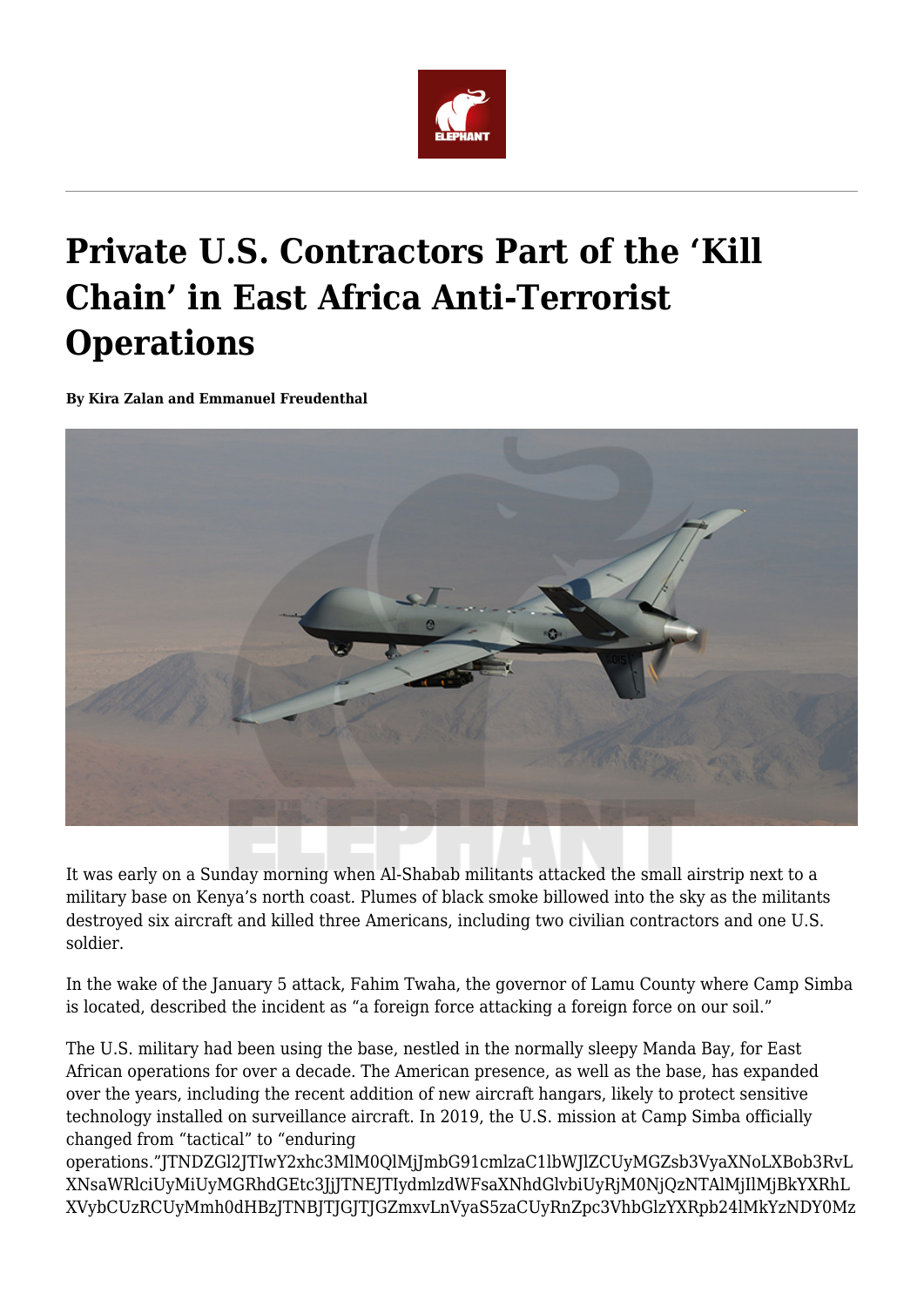UwJTJGZW1iZWQlMjIlM0UlM0NzY3JpcHQlMjBzcmMlM0QlMjJodHRwcyUzQSUyRiUyRnB1YmxpYy5 mbG91cmlzaC5zdHVkaW8lMkZyZXNvdXJjZXMlMkZlbWJlZC5qcyUyMiUzRSUzQyUyRnNjcmlwdCUz RSUzQyUyRmRpdiUzRQ==Now an investigation by OCCRP reveals that the U.S. military has been using the Kenyan base as a launchpad for surveillance aircraft supporting airstrikes in neighboring Somalia, with civilian contractors playing a pivotal role by providing intelligence on targets.

Flight data indicates a contractor-owned plane that was seen regularly in Manda Bay scouted sites for several drone strikes against Islamist militant group Al-Shabab that may have killed civilians in Somalia. Data collected by an antenna installed by OCCRP confirmed multiple privately owned surveillance planes operated from the base, often hidden behind a chain of limited liability companies that do not list their true owners.



Camp Simba conducts inaugural flag ceremony, Aug. 26, 2019. Credit: U.S. Air Force photo by Staff Sgt. Lexie West

Sean McFate, a former private military contractor now working with the Washington-based think tank Atlantic Council, said that in the past companies were brought in to help analyze U.S. military data, but not collect it.

"The ethical standard of who can pull the trigger has been slowly eroding over the last 30 years," he said, explaining that even if private contractors are not involved in combat, they become "part of the kill chain" by providing intelligence for airstrikes.

"If they're doing lethal operations, then I think we've crossed a threshold," McFate said.The U.S. military has confirmed to OCCRP that civilian contractors are also operating armed drones in East Africa."Contractors may operate an armed drone but they cannot make the decision to deploy the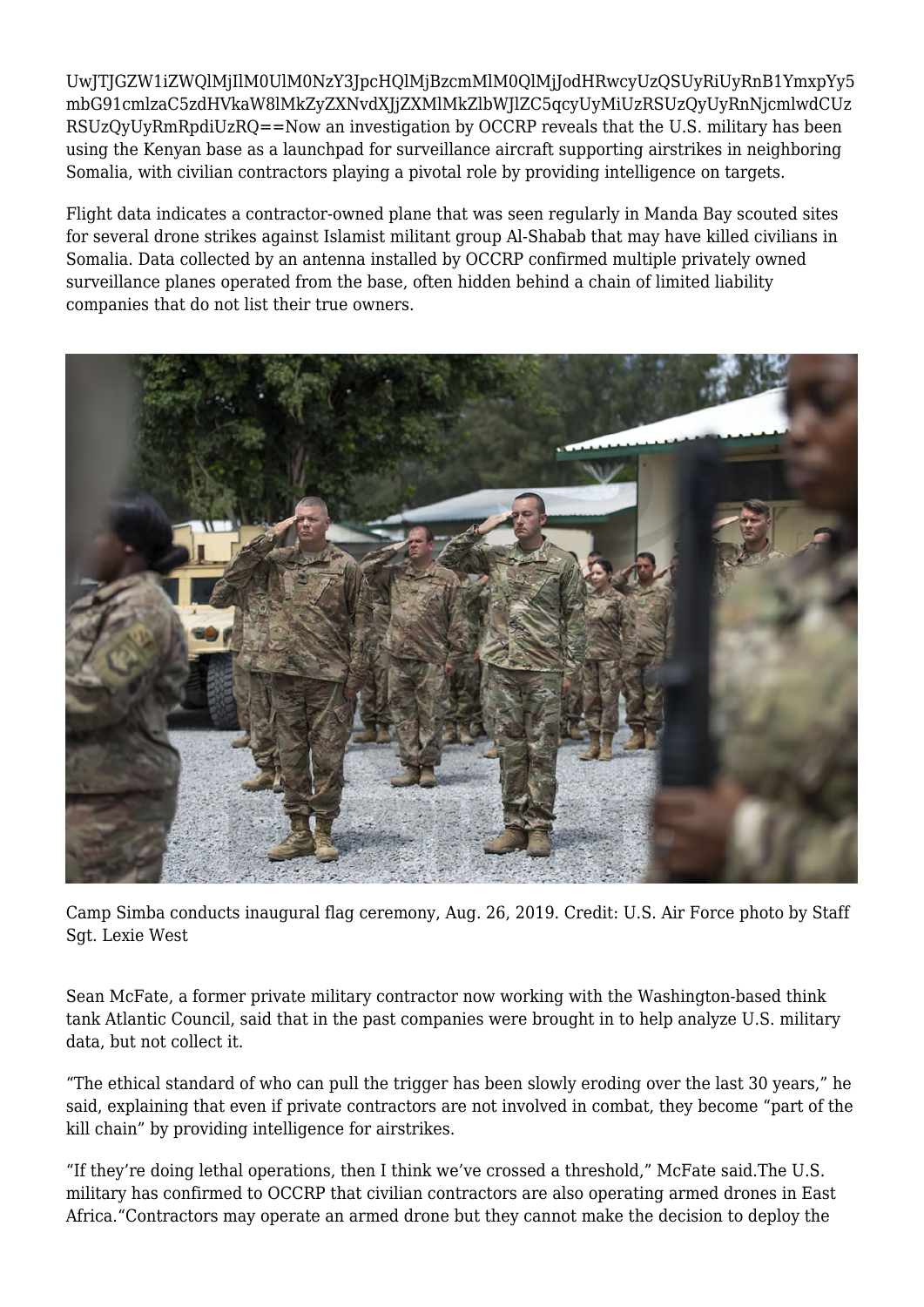weapon system," a public affairs officer for U.S. Africa Command (AFRICOM) said in an emailed statement, citing U.S. regulations and policy.

"At their core, decisions to fire on the enemy may only be made by lawful combatants under the law of armed conflict. Our uniform-wearing service members are lawful combatants; our contractor teammates are not. So, we do not allow our contractor teammates to assume a role that would be unlawful under international law. Decisions that require the exercise of substantial discretion or value judgments when applying DoD [Department of Defense] authority, such as the employment of kinetic effects or the decision to target a particular military objective, cannot be made by a contractor.

For example, Contractor personnel may make technical decisions related to collection and operation of an armed drone, such as routing the collection asset. However, decisions requiring an exercise of substantial discretion or value judgements when applying DoD authority, such as the employment of kinetic effects or the decision to target a particular military objective, must be taken by a military member."U.S. Africa Command (AFRICOM) said the use of contractor pilots for intelligence, surveillance, and reconnaissance missions is legal under domestic and international law. The public affairs office declined to confirm details or comment on specific aircraft and companies identified by OCCRP, citing operational security.

The U.S. military ramped up airstrikes in Somalia following the attack at Manda Bay, carrying out 42 by mid-2020, compared to 63 recorded in all of 2019.U.S. security services started to focus on Kenya following the 1998 bombing of the U.S. Embassy by Al Qaeda in Nairobi that killed 213 people. It was around this time that early iterations of Al-Shabab were developing north of the border, in Somalia, where the group still aims to establish an independent Islamic state.

At the peak of its powers, from around 2007 to 2011, Al-Shabab controlled large parts of Somalia, including much of the capital, Mogadishu. It has targeted Kenya in major attacks since 2013, a selfproclaimed retaliation for the Kenyan military's entrance into Somalia two years earlier to defeat the extremist group. Since then, hundreds of Kenyan civilians have been killed and injured in large-scale terrorist attacks attributed to Al-Shabab in Nairobi, Lamu, and Garissa counties.

Most U.S. operations against militant groups in Somalia are carried out from Camp Lemonnier in Djibouti, the largest permanent U.S. military base in Africa. The tiny base in Kenya's Manda Bay, where the January attack took place, didn't even make the Pentagon's official base lists. Government tenders seeking contractors sometimes mention the location as an offshoot of Camp Lemonnier. According to public statements, there were fewer than 150 U.S. military personnel before the January attack; between 50 and 100 U.S. troops were deployed to the base immediately after.

Kenya is not just a passive host to American military operations. It has received more money, training and equipment from Washington than any country in sub-Saharan Africa. It's also one of the world's top five recipients of U.S. counterterrorism aid.

## **'Constant Fear'**

Last year, Asha Hassan, a mother of seven, left her home in Lower Shabelle, the region in Somalia most targeted by U.S. airstrikes. She and her children are among 1,300 families that have settled in the makeshift Alla Futo camp on the outskirts of Mogadishu. Another 36,000 people fled the region in the first three months of 2020, nearly all because of the conflict, according to the UN's refugee agency.

"We fled from the planes that were hovering over us every night. These planes can drop things any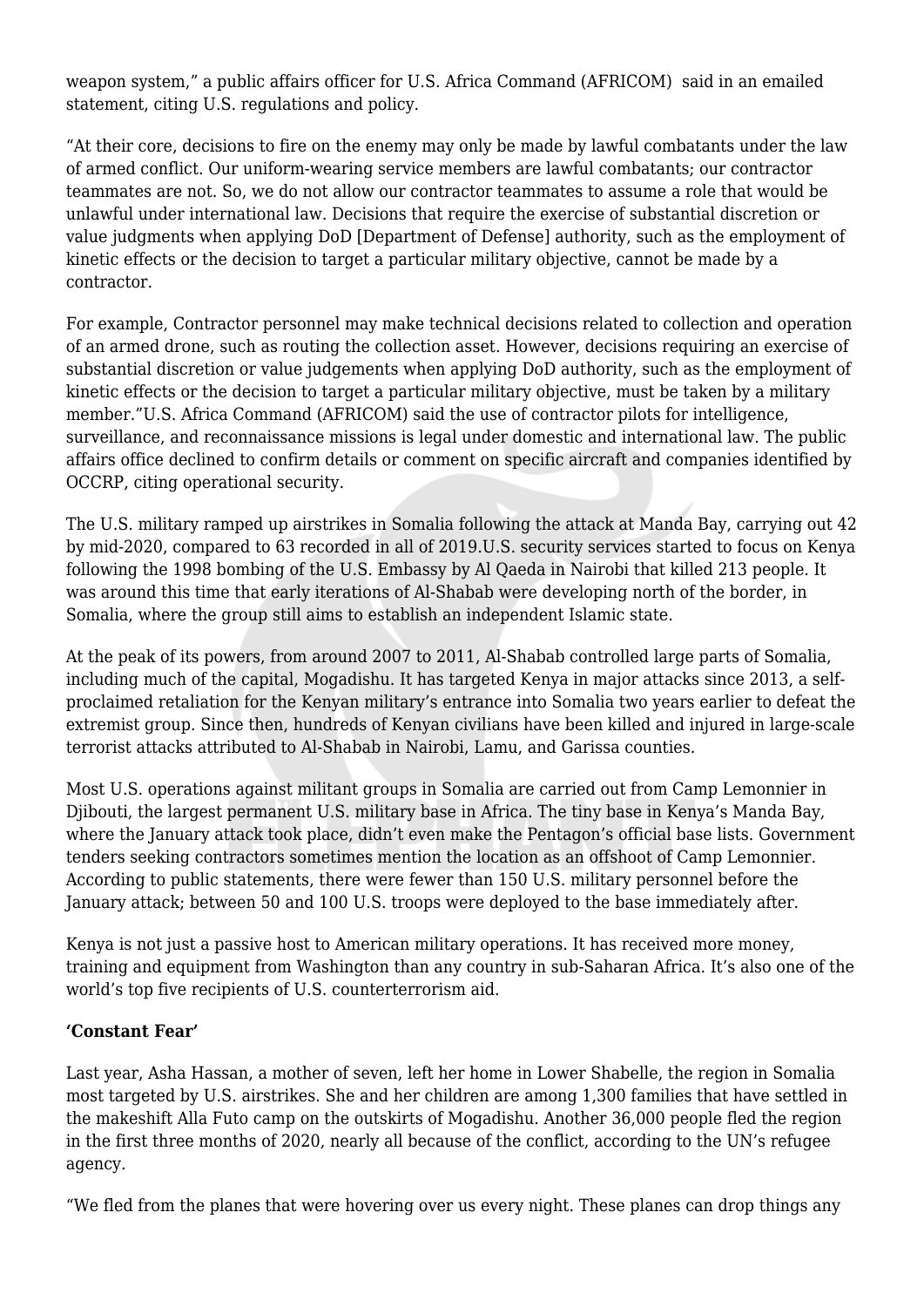time," Hassan said. "We could not live there. We fled due to those problems and the constant fear."

The U.S. first launched airstrikes against Al-Shabab in Somalia in 2007 and increased them significantly in 2016, according to [data](https://airwars.org/conflict/us-forces-in-somalia/) collected and analyzed by U.K.-based non-profit [Airwars.](https://airwars.org/) They have ramped up again [substantially](https://airwars.org/conflict/us-forces-in-somalia/) since U.S. President Donald Trump loosened the rules of engagement three years ago.

Thousands of people have been killed by U.S. airstrikes in Somalia since 2007, including as many as 145 civilians, according to [Airwars](https://airwars.org/conflict/us-forces-in-somalia/). The U.S. military only acknowledges five accidental civilian deaths since 2017. It's unclear if there was a review of alleged civilian deaths over the previous decade.JTNDaWZyYW1lJTIwd2lkdGglM0QlMjI1NjAlMjIlMjBoZWlnaHQlM0QlMjIzMTUlMjIlMjBzcm MlM0QlMjJodHRwcyUzQSUyRiUyRnd3dy55b3V0dWJlLmNvbSUyRmVtYmVkJTJGNnFXLW51OUtqW WslMjIlMjBmcmFtZWJvcmRlciUzRCUyMjAlMjIlMjBhbGxvdyUzRCUyMmFjY2VsZXJvbWV0ZXIlM0Il MjBhdXRvcGxheSUzQiUyMGVuY3J5cHRlZC1tZWRpYSUzQiUyMGd5cm9zY29wZSUzQiUyMHBpY3R 1cmUtaW4tcGljdHVyZSUyMiUyMGFsbG93ZnVsbHNjcmVlbiUzRSUzQyUyRmlmcmFtZSUzRSUwQS UzQ3AlMjBjbGFzcyUzRCUyMndwLWNhcHRpb24tdGV4dCUyMiUzRUFsbGElMjBGdXRvJTIwY2FtcC UyMG9uJTIwdGhlJTIwb3V0c2tpcnRzJTIwb2YlMjBNb2dhZGlzaHUuJTIwQ3JlZGl0JTNBJTIwTW9oYW1 lZCUyMElicmFoaW0lMjBCdWxidWwlM0MlMkZwJTNFOCCRP's investigation indicates that at least some of those drone strikes were based on intelligence gathered by private U.S. contractors operating out of Manda Bay.

OCCRP used flight tracking data and matched it to geo-coded airstrike data from Airwars, which also collects information on civilian casualties from official military statements, as well as media reports, NGOs and social media. The group cross-references claims of civilian casualties to try to confirm them, but notes that "we are often unable to follow up or to further verify such claims."

On February 1 and 5, 2019, a contractor-owned Gulfstream jet flew repeatedly over a small area in Lower Shabelle, about 30 kilometers west of Mogadishu. It returned to the area on March 9. The plane had a particular flight pattern — near-perfect circles — and was likely collecting data with its specialized sensors, according to experts on the subject.

On February 6 and 11, and again on March 11, U.S. airstrikes hit areas the plane apparently surveyed. [AFRICOM](https://archive.fo/qzDsS) said 11 militants were killed in the first strike near the ancient seaside town of Gandarshe, which was directly below the Gulfstream's flightpath.

Two more strikes were launched on Feb. 11 near Janaale, about 20 kilometers from the first drone attacks, again right under the Gulfstream's flightpath. The U.S. military [claimed](https://www.africom.mil/pressrelease/31509/al-shabaab-degraded-by-u-s-federal-government-of-somalia) that 12 militants were killed and no civilians — although reports [collected by Airwars](https://airwars.org/civilian-casualties/ussom194-c-february-11-2019/) claim 13 civilians had died.

On March 9, the Gulfstream flew over a spot just kilometers northwest of Tuwaareey, which was hit by an air strike two days later. AFRICOM said eight militants were killed and that Al-Shabab was using the area to "direct terror attacks, steal humanitarian aid, extort the local populace to fund its operations, and shelter radical terrorists." Information collected by [Airwars,](https://airwars.org/civilian-casualties/ussom205-c-march-11-2019/) however, concluded that between one and seven civilians may have died.

A [report](https://www.africom.mil/pressrelease/32740/initial-africom-civilian-casualty-assessment) released by AFRICOM this spring confirmed two civilian deaths in a separate strike that took place on February 23, 2019.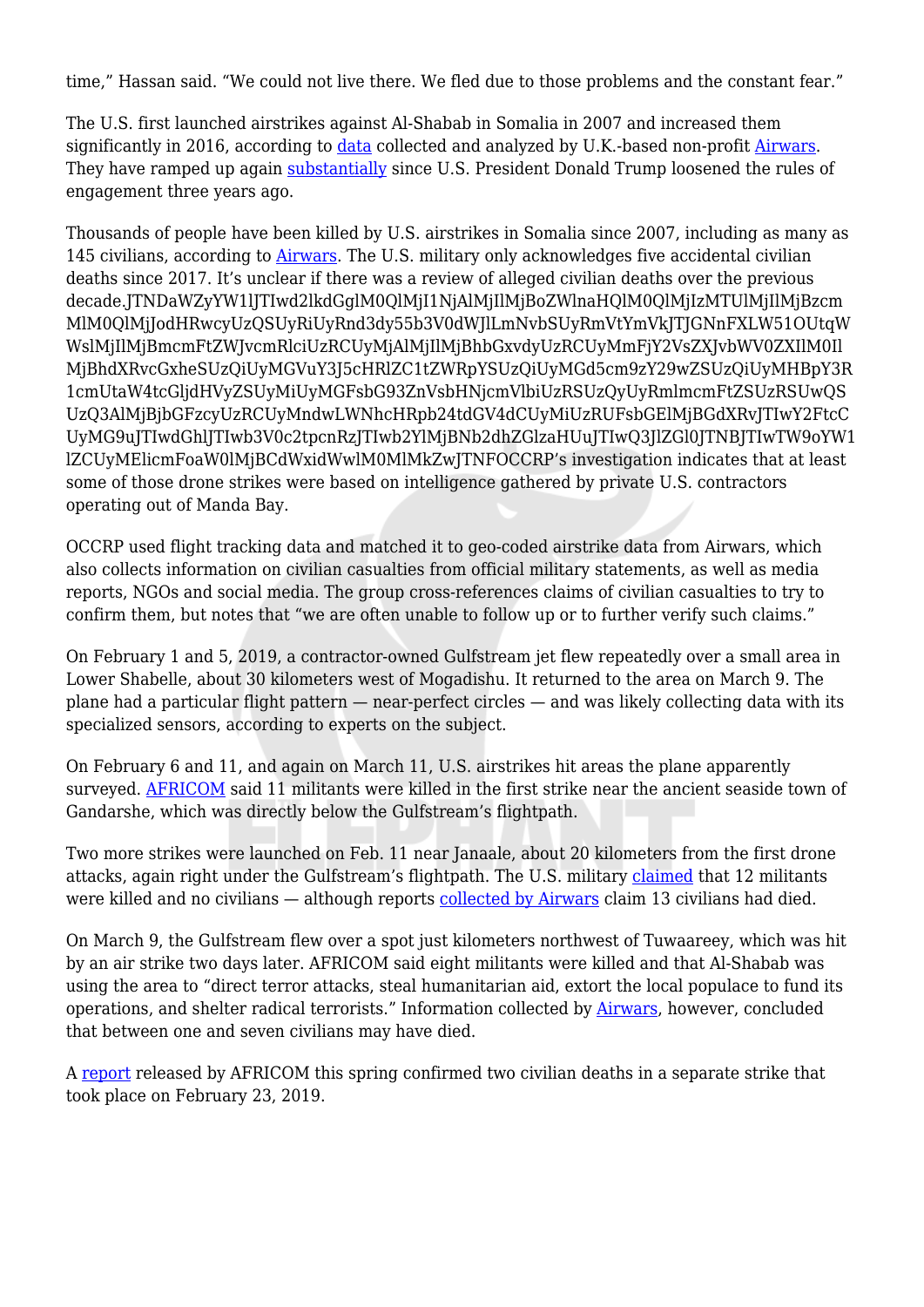

Visual of 2019 surveillance flights and airstrikes described in the story. Credit: Edin Pasovi

The Gulfstream aircraft that appears to have collected surveillance for these attacks was spotted near Manda Bay on several occasions. It's registered to a company called AC-1425 LLC, a nod to the plane's serial number. According to U.S. Federal Aviation Administration [filings,](https://www.documentcloud.org/documents/5999738-N51PR-Airworthiness.html#document/p25/a545750) it also belongs to [Priority 1 Holdings LLC](https://www.priority1holdings.com).

Incorporated in Delaware in 2017, Priority 1 has intimate links to the U.S. security establishment. Its former CEO, Andrew Palowitch, held two official postings at the Central Intelligence Agency and was director of the Space Protection Program, sponsored jointly by the U.S. Air Force and the U.S. National Reconnaissance Office. He also held executive positions at Science Applications International Corporation (SAIC), one of the most profitable contractors in the U.S. defense industry, and Tenax Aerospace Holdings, an intelligence and defense contractor that boasts a former CIA Director and a former commander of U.S. Special Operations Command as board members.

Priority 1's website says the company's aviation operations are conducted through its subsidiary,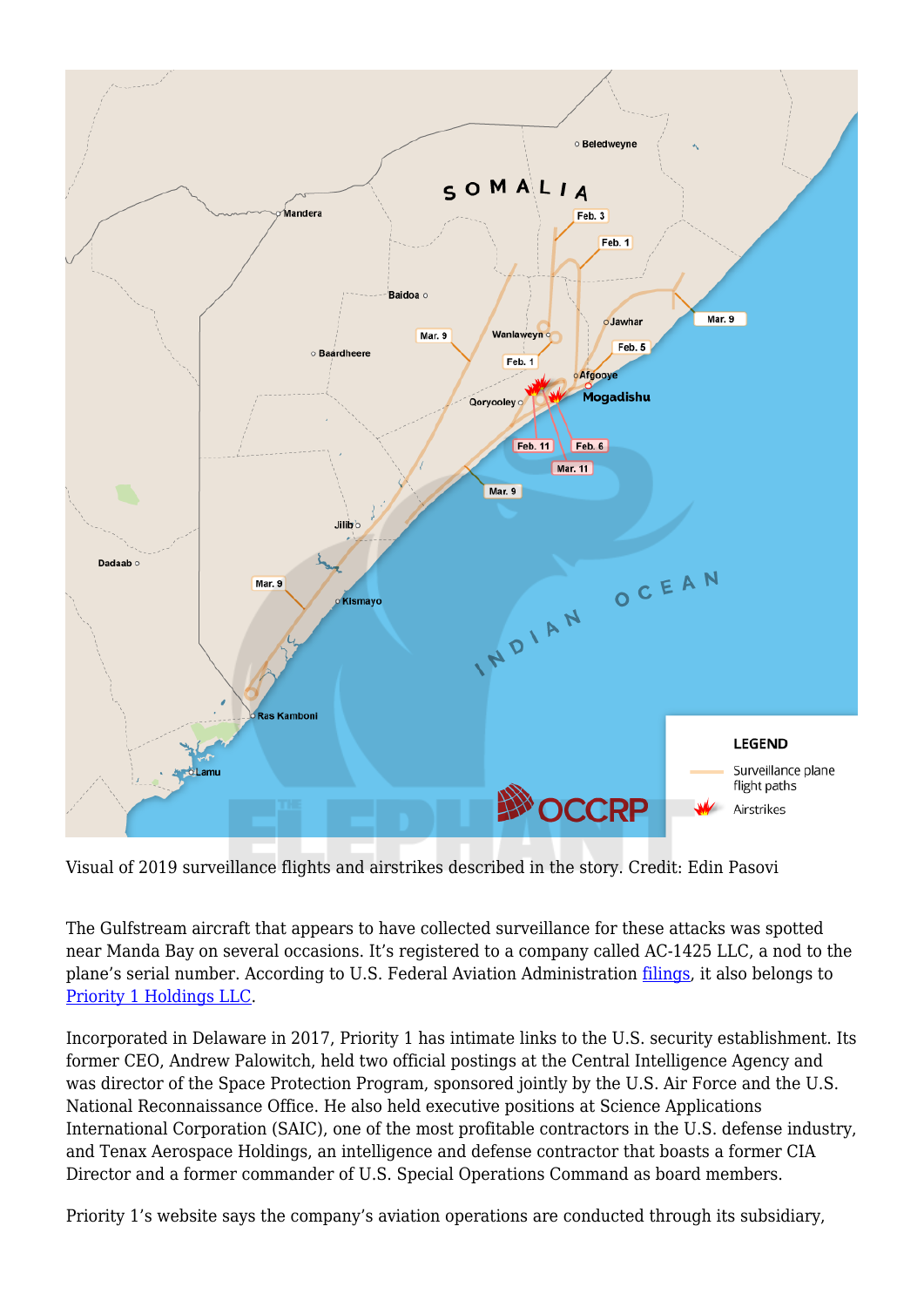AIRtec Inc., an "airborne services company" that had over US\$10 million in government contracts in the past year. AIRtec lists the same model Gulfstream aircraft that may have gathered intelligence for the U.S. airstrikes in its fleet.

It's unclear which U.S. government agency contracted Priority 1 or AIRtec for work in East Africa, or whether the aircraft was leased to another contractor.



FAA registration documents indicate a Florida condo as the address for Priority 1. Credit: Screenshot from Realtor.com

When registering the plane, the company listed its address at a renovated \$640,000 Florida [condo](https://www.realtor.com/realestateandhomes-detail/3420-S-Ocean-Blvd-Apt-10V_Highland-Beach_FL_33487_M68905-55135?fbclid=IwAR0HIDGKqVsEFOEqXWuomVNmEzOHczMnihQhY7R9avmDwMY13C3GAUptUNc#photo31) with coastal views and quartz waterfall counters, and a phone number in Ireland.

The company bought the Gulfstream aircraft in 2018, and AIRtec promptly [modified](https://www.documentcloud.org/documents/5999738-N51PR-Airworthiness.html#document/p27/a543564) it to perform specialized missions, equipping the plane with camera and communications equipment suitable for military surveillance. They included a radar system that "can peer through foliage, rain, darkness, dust storms or atmospheric haze to provide real time, high quality tactical ground imagery, anytime it is needed, day or night," according to a **brochure** from the manufacturer, Lockheed Martin.

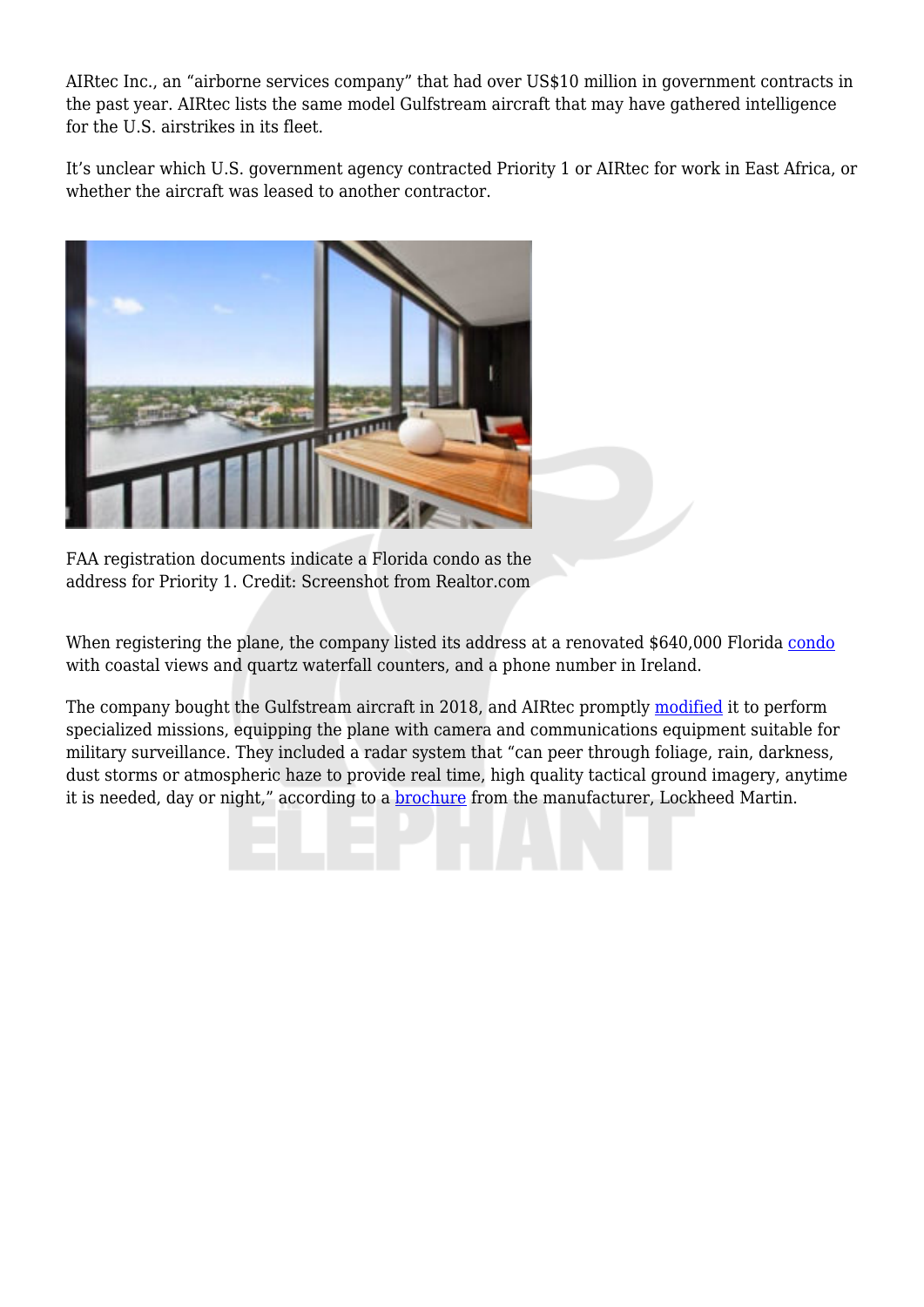

Priority 1's Gulfstream jet at Florida's Opa Locka Executive Airport. Credit: Lee Barton

Palowitch and Priority 1 declined to respond to detailed questions for this article, including whether the aircraft has conducted target surveillance over Somalia. Greg Kahn, general counsel for Priority 1, said the "questions are not appropriate for our company to be discussing."

"This subject matter, as I am sure you are aware, is highly confidential," Kahn said in an email.JTNDaWZyYW1lJTIwd2lkdGglM0QlMjI1NjAlMjIlMjBoZWlnaHQlM0QlMjIzMTUlMjIlMjBzcmMl M0QlMjJodHRwcyUzQSUyRiUyRnd3dy55b3V0dWJlLmNvbSUyRmVtYmVkJTJGMnU0bG5SQ0lEZGMl MjIlMjBmcmFtZWJvcmRlciUzRCUyMjAlMjIlMjBhbGxvdyUzRCUyMmFjY2VsZXJvbWV0ZXIlM0IlMjBh dXRvcGxheSUzQiUyMGVuY3J5cHRlZC1tZWRpYSUzQiUyMGd5cm9zY29wZSUzQiUyMHBpY3R1cmU taW4tcGljdHVyZSUyMiUyMGFsbG93ZnVsbHNjcmVlbiUzRSUzQyUyRmlmcmFtZSUzRSUwQSUzQ3A lMjBjbGFzcyUzRCUyMndwLWNhcHRpb24tdGV4dCUyMiUzRU9DQ1JQJTIwb2J0YWluZWQlMjBhJTIw cGhvdG8lMjBmcm9tJTIwdGhlJTIwY29ja3BpdCUyMG9mJTIwYSUyMHN1cnZlaWxsYW5jZSUyMHBsY W5lJTIwb3BlcmF0ZWQlMjBieSUyMGNvbnRyYWN0b3JzJTIwYmFzZWQlMjBhdCUyME1hbmRhJTIwQ mF5JTJDJTIwdGhlbiUyMHVzZWQlMjBHb29nbGUlMjBFYXJ0aCUyMHNhdGVsbGl0ZSUyMGltYWdlcn klMjB0byUyMGlkZW50aWZ5JTIwdGhlJTIwYWlyY3JhZnQlMjdzJTIwbG9jYXRpb24lMjBvbiUyMHRoZS UyMFNvbWFsaSUyMGNvYXN0LiUwQUNyZWRpdCUzQSUyMCUzQ2ElMjB0YXJnZXQlM0QlMjJfYmx hbmslMjIlMjBocmVmJTNEJTIyaHR0cHMlM0ElMkYlMkZ0d2l0dGVyLmNvbSUyRm9icmV0aXglMjIlM 0VTYW1pciUzQyUyRmElM0UlM0MlMkZwJTNF

## **The Big Safari**

Some of the companies operating in Manda Bay are contracted under the auspices of the secretive U.S. Air Force program named Big Safari, which was started to fast-track Cold War surveillance technology in 1952.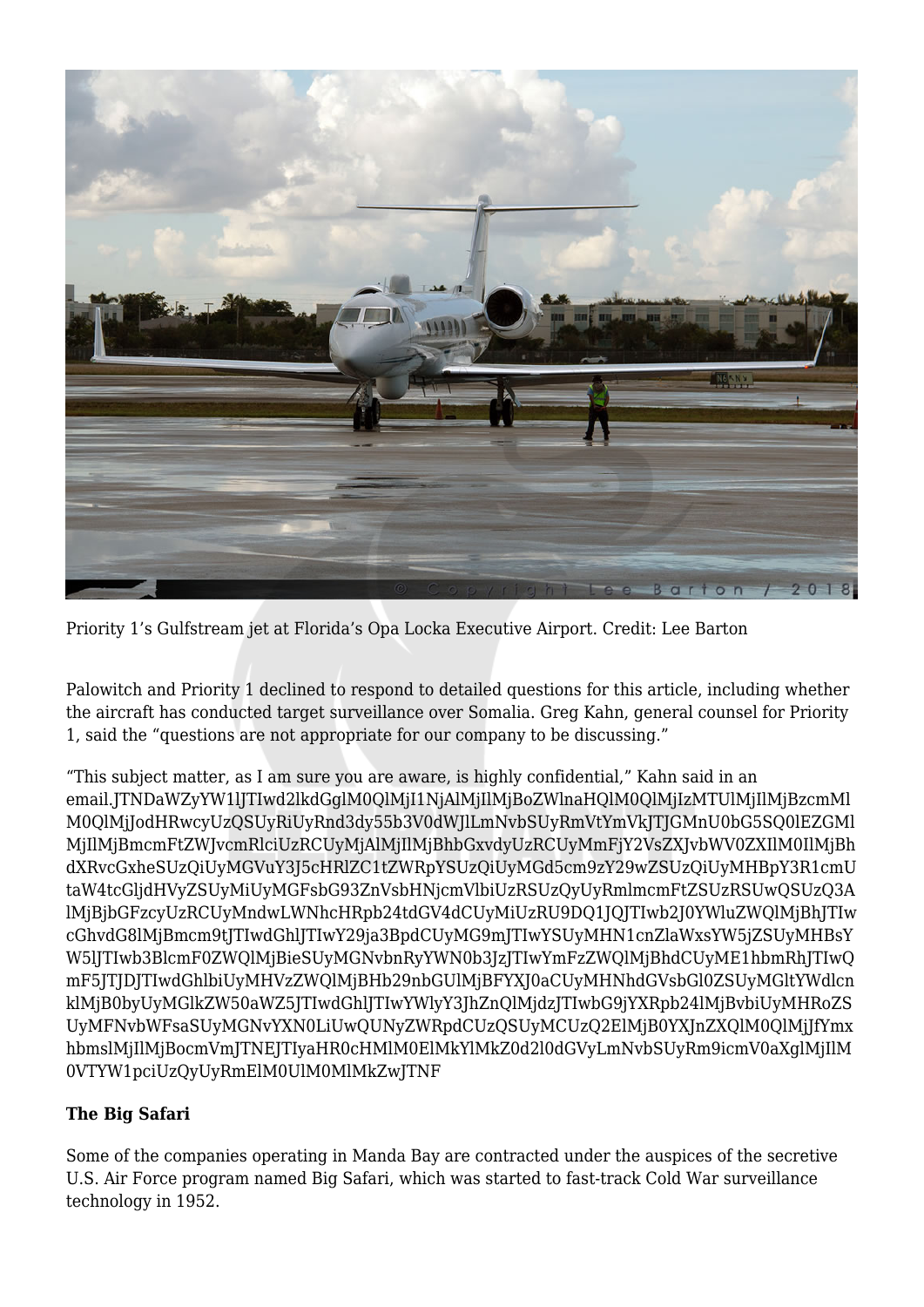Critics say Big Safari's opaque contracting process, which has awarded almost \$158 billion to private companies since 2008, is vulnerable to corruption as it bypasses normal procurement procedures. They say contracts have been awarded to companies run by well-connected executives, including former military and intelligence officials, rather than dispensed through a competitive bidding process.

"The Air Force remains satisfied that the acquisition practices utilized by Big Safari are in accordance with the Federal Acquisition Regulation, Department of Defense Federal Acquisition Regulation Supplement, applicable Department of Defense Instructions, and Air Force guidance governing acquisition programs," a public affairs officer said in an email.

One company that has faced accusations is L3Harris Technologies, which employed the two contractors killed in January and operated a surveillance plane that was destroyed in the attack. It is the top vendor of the Big Safari program, and government data [shows](https://www.usaspending.gov/#/recipient/1bf91306-8645-3872-dab6-db03538a334f-P/latest) that L3Harris won \$4 billion in federal government contracts during the last U.S. federal fiscal year, which ended on September 30, 2019.

In 2017, before L3 merged with Harris Corporation, two Republican congressmen published an open [letter](https://budd.house.gov/sites/budd.house.gov/files/letter_af.pdf) alleging there was a "revolving door" of people moving between the military and L3. The representatives from North Carolina, Ted Budd and Walter Jones, said the company used "improper influence" over the contracting process to [sell aircraft](https://www2.l3t.com/pid/pdf/pr/L-3_to_Support_U.S._Air_Force_Foreign_Military_Sales_Program_for_Yemen_ISR_Sep8_2014.pdf) for use by the government of Yemen in the country's ongoing civil war, with no competitive bidding process. They argued more cost-effective planes were available (including some made by a company in Budd's district) and the Big Safari official in charge of steering the deal later resigned and went to work for L3. The Washington-based Project On Government Oversight notes in its Pentagon Revolving Door Database that L3 [has](https://www.pogo.org/database/pentagon-revolving-door/companies/l3-technologies/) [hired](https://www.pogo.org/database/pentagon-revolving-door/companies/harris-corporation/) several senior defense officials.

The company also made [headlines](https://www.theeastafrican.co.ke/news/ea/Kenya-US-arms-deal-John-Githongo/4552908-3842962-format-xhtml-14pb8bh/index.html) that year, when prominent Kenyan anti-corruption advocate John Githongo and Congressman Budd called for an investigation into its role in a deal to sell armed surveillance aircraft to Kenya. They accused Kenyan officials of corruption, though a U.S. government investigation [found](https://www.gao.gov/assets/690/686932.pdf) no wrongdoing on the part of the Air Force program.

L3Harris continues to be a favored U.S. contractor. In a May 5 call with investors, executives said the firm had been buoyed by its close relationship with Big Safari at a time when many companies have been struggling with the impact of the coronavirus pandemic.

"One highlight was over \$800 million in award activity from our leading position on the Big Safari programs," said COO Chris Kubasik.

No one on the call mentioned L3Harris contractor Bruce Triplett, 64, or pilot Duston Harrisson, 47, who were killed during the attack in Manda Bay, when militants fired a rocket-propelled grenade into the plane they were taxiing along the air strip. Another contractor was badly injured but crawled to safety, the New York Times reported, while Army Specialist Henry Mayfield Jr., 23, was also killed.

Stephen Townsend, head of AFRICOM, told the U.S. Senate that Triplett and Harrisson "died while protecting the American people from the very real threat of Al Qaeda and Al-Shabab terrorist groups."

But McFate noted the difference in response to the attack and the 1993 "Black Hawk Down" incident in Somalia, when the deaths of 19 American soldiers prompted the U.S. to withdraw from the country.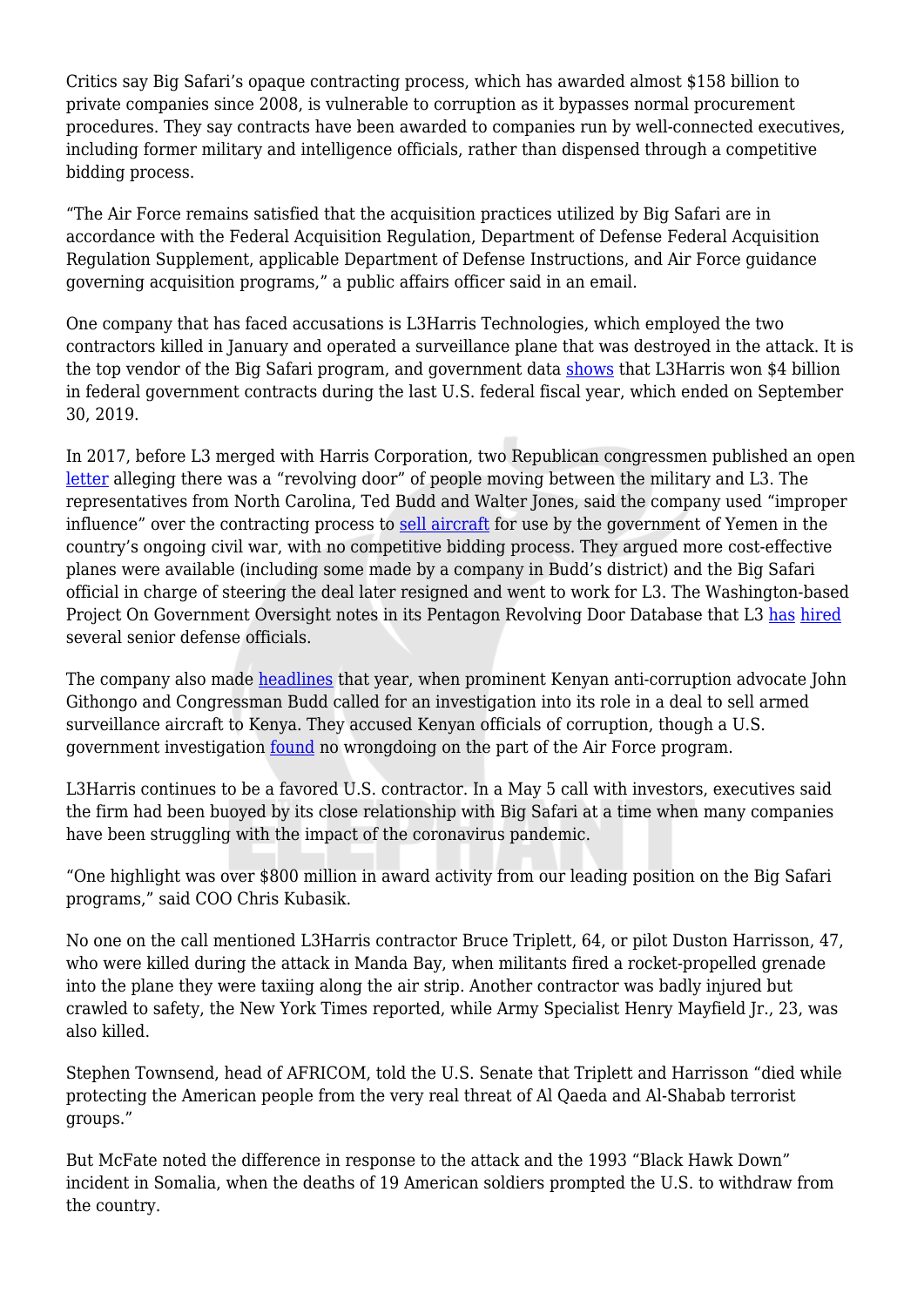"Americans do not care about dead contractors," McFate said. "They care about dead soldiers, like Black Hawk Down, but nobody cares at all about a dead contractor."

Another Big Safari contractor that had a prominent presence at the base in Manda Bay is AEVEX Aerospace, a company that [operates](https://www.aevex.com/flight-operations/operations/) contractor-owned planes in Africa for intelligence, surveillance, and reconnaissance.

Formed in 2018 from three smaller defense companies and led by a former U.S. Special Operations Command officer, the firm won federal contracts worth \$44 million in 2019. It also recently landed a classified contract to provide civilian pilots for operations in West Africa, according to the Parisbased news site Africa Intelligence. The pilots will operate MQ-9 Reaper drones and other intelligence-gathering aircraft.

AEVEX has advertised positions that would "interface with intelligence and operations elements" in Africa and operate surveillance equipment. In one ad, the company said its analysts are expected to build "patterns of life" and target descriptions, as well as conduct battle damage assessment.

At least two aircraft owned by subsidiary limited liability companies, but ultimately traced to AEVEX, have been spotted in Manda Bay. One is a helicopter with specialised equipment; the other is a Pilatus plane that had medical beds installed and the flight data recorder removed in 2018. The Pilatus has made multiple trips over Somalia, flight data shows.

L3Harris and AEVEX did not respond to repeated requests for comment.For the past decade, private equity firms have fed the U.S. military's increasing appetite for private contractors to provide intelligence, surveillance, and combat support.

Demand "has kind of gone off the charts," Ryan Murphy, founder of advisory firm KAL Capital, told a drone industry publication in 2019. KAL Capital advised on the recent sale of AEVEX between two private equity firms, Trive Capital and Madison Dearborn Partners.

Madison's investors include eight pension funds — one being the public Teachers Retirement System of Texas — and four foundations, including the University of Iowa's endowment fund.

Priority 1 Holdings LLC is owned by Douglas Brennan, who also owns investment firm Stellwagen Group, which manages over \$1.1 billion in aviation assets through private equity pools.

L3Harris has three controlling shareholders, including BlackRock, the largest asset management firm in the world, which services pensions, endowments, and foundations; the second biggest investment management company, Vanguard Group, which boasts \$6.2 trillion in managed assets and over 30 million investors worldwide; and T. Rowe Price Group, a large asset management firm specializing in retirement plans and other investment vehicles.

Directly or indirectly, millions of people around the globe are invested in, and profiting from, private U.S. military contractors

## **'Addicted to Contractors'**

The situation at Camp Simba in Manda Bay is a microcosm of conflicts around the world in which the U.S. has come to increasingly rely on contracting military and intelligence operations to private companies.

Experts say a lack of publicly available information makes it hard to count the number of contractors involved in military operations, but their roles have dramatically increased since the 1990s when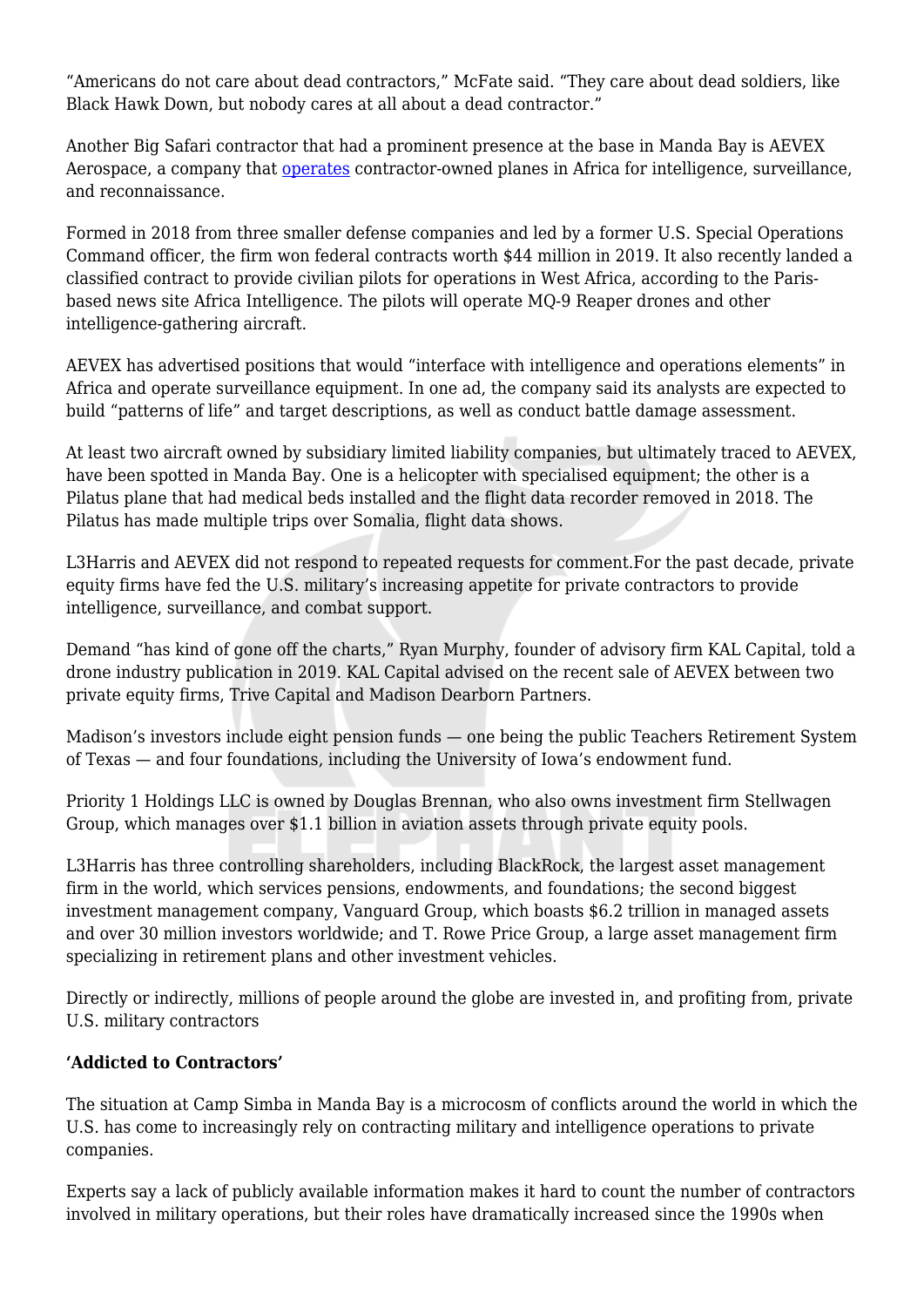such duties fell almost exclusively to military personnel.

"The U.S. government has become addicted to contractors, whether they are Republicans or Democrats in the White House, because contractors give you some degree of plausible deniability," said McFate.

The military says contractors allow for greater flexibility. "Resource constraints, unique requirements, and military manpower caps are just some of the reasons that make it necessary to augment military forces via contract or federal hiring action in order to accomplish the mission," an AFRICOM public affairs officer said in an emailed statement.

Last year, the Pentagon spent \$370 billion — more than half the U.S. defense budget — on contractors, according to a [study](https://watson.brown.edu/costsofwar/files/cow/imce/papers/2020/Peltier%202020%20-%20Growth%20of%20Camo%20Economy%20-%20June%2030%202020%20-%20FINAL.pdf) by Brown and Boston universities. The researchers concluded "military contracting is at least as expensive, and often more expensive" for the government. McFate even suggests that because profit is an incentive for private companies, the practice may prolong wars.

Analysts question whether the money pumped into America's war in Somalia has improved, or worsened, security in the country.

Following the Manda Bay attack, Air Force Col. Christopher Karns [said](https://www.militarytimes.com/opinion/2020/01/13/opinion-lies-truths-and-the-value-of-punching-back-against-al-shabab/) that airstrikes "don't provide a long-term solution to the terror problem," but they "create organizational confusion in the ranks of Al-Shabab and an effective punch."

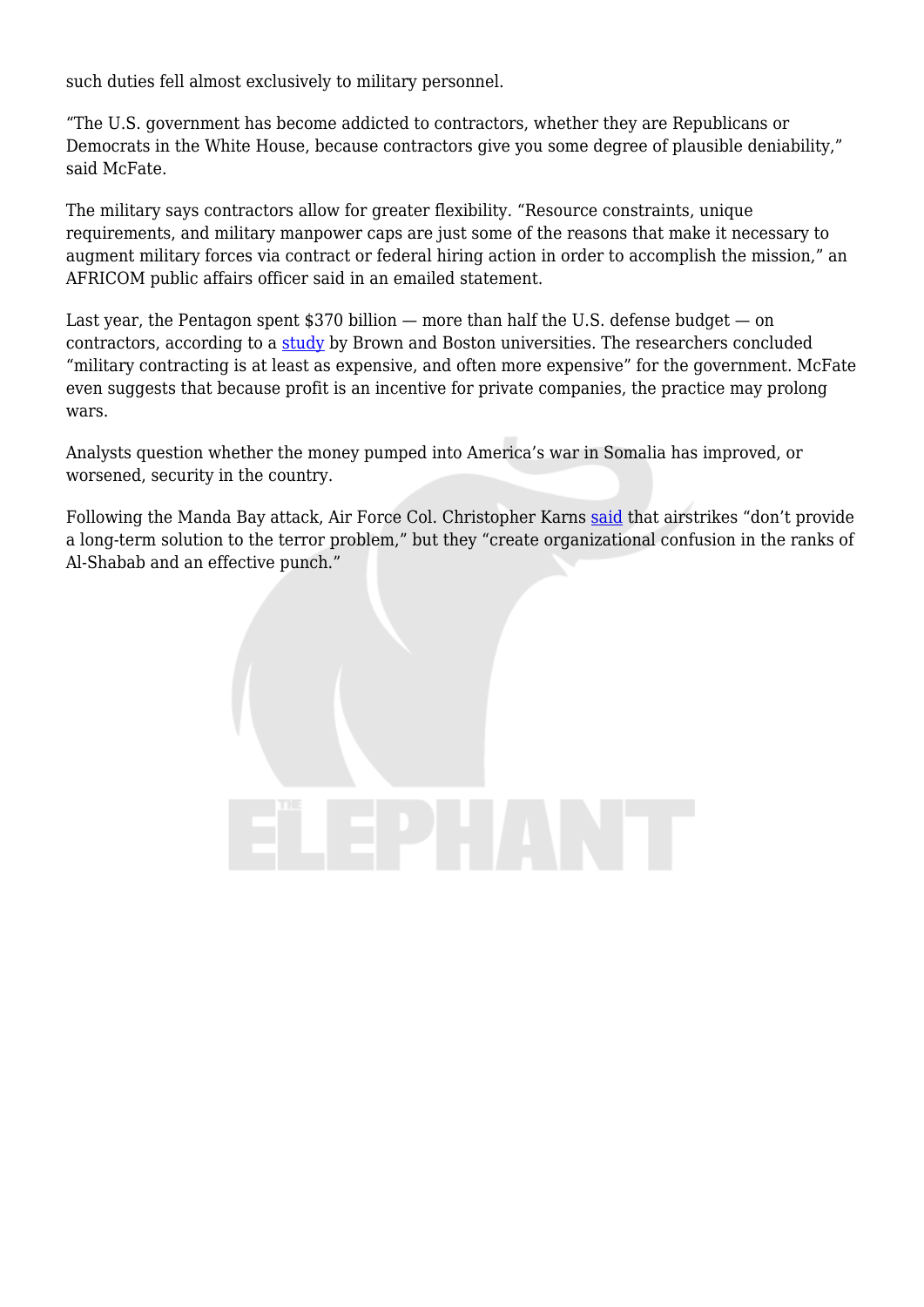

المكتلب المحفلي - حركلة الشلبياب المجاهدين



#### 'Manda Bay Raid: Kenya Must Take Heed'

13 Jumadul Awal 1441H (o8 January 2020) - The raid carried out by the Mujahideen against the U.S. naval base in Manda Bay, Kenya, was, indeed, a blessing from Allah, the Almighty, and all praise is due to Him. In order to attack the U.S. naval base in Lamu, the Mujahideen had to traverse large swathes of territory under Kenyan occupation, circumnavigating several weaker, poorly-defended Kenyan military bases en route. The reason they attacked Camp Simba-a base that houses both U.S. and Kenyan forces-was to allow you, Kenyans, to witness the vulnerability of your American masters on whom you so trustingly depend. It was for you to witness, first hand, the fragility of the American military might and the humiliating defeat of your trainers at the hands of the Mujahideen. The Kenyan forces trained at Manda Bay are the ones actively taking part in the harassment, humiliation, torture, forced disappearances and extra-judicial killings of Muslims, particularly scholars, in Mombasa, NFD and the coastal areas.

The Manda Bay Raid should also serve as a stern warning to all the servile African foot soldiers who slavishly serve as cannon fodder for the Western crusade against Islam and sustain the oppressive U.S. war against the Muslims in East Africa. Know that when the situation gets difficult, the U.S. forces will abandon you just as they abandoned the YPG forces in Syria after getting them embroiled in a long, unwinnable war. Then, no amount of military maneuverers, tactics or stratagem will be able to save you from the wrath of the Mujahideen, their unwavering soldiers and their explosive-laden vehicles.

It is time for you to consider the ramifications of the Manda Bay Raid. The effects of the raid will not be limited simply to the fortifications of vital Kenyan institutions, the postponement of the LAPPSET project and the suspension of thousands of workers for their duties, but will have far-reaching consequences. The people who are fighting against you are young Muslim youth who speak your language and know your culture but have migrated from your countries, distanced themselves from you and disavowed themselves from your disbelief for the sake of Allah.

Kenyans must realise that they are not in a position to wage war against the Muslims of East Africa. They have neither the military means nor the mental fortitude to pursue a protracted war against Islam. Therefore, withdraw all your forces form our Muslim lands while you still have the chance, otherwise brace yourselves for the worst and prepare for the perilous times ahead, because Kenya will never be safe and Kenyans will never sleep soundly at night. You will never relish in safety as long as you continue to invade our Muslim lands and oppress our Muslim families in Somalia, Mombasa, the NFD and the coast.

Your country will only descend deeper into a quagmire of violence, death, destruction and economic downfall as long as you continue to blindly follow the misquided Western policies and partake in the Western crusade against Islam. Tourists and travellers visiting the country are hereby warned that there will no longer be any safe sight-seeing or safari trips in Kenya. Tread at your own peril.

Muslims, on the other hand, are kindly instructed to stay well clear of government institutions, military installations and police vehicles. Muslims are also urged to take part in the Jihad against the disbelievers and to make the U.S. interests in Kenya their primary target.

PRESS OFFICE - HARAKAT AL-SHABAAB AL MUJAHIDEEN

An Al-Shabab propaganda statement following the attack in Manda Bay. Credit: Al-Shabab